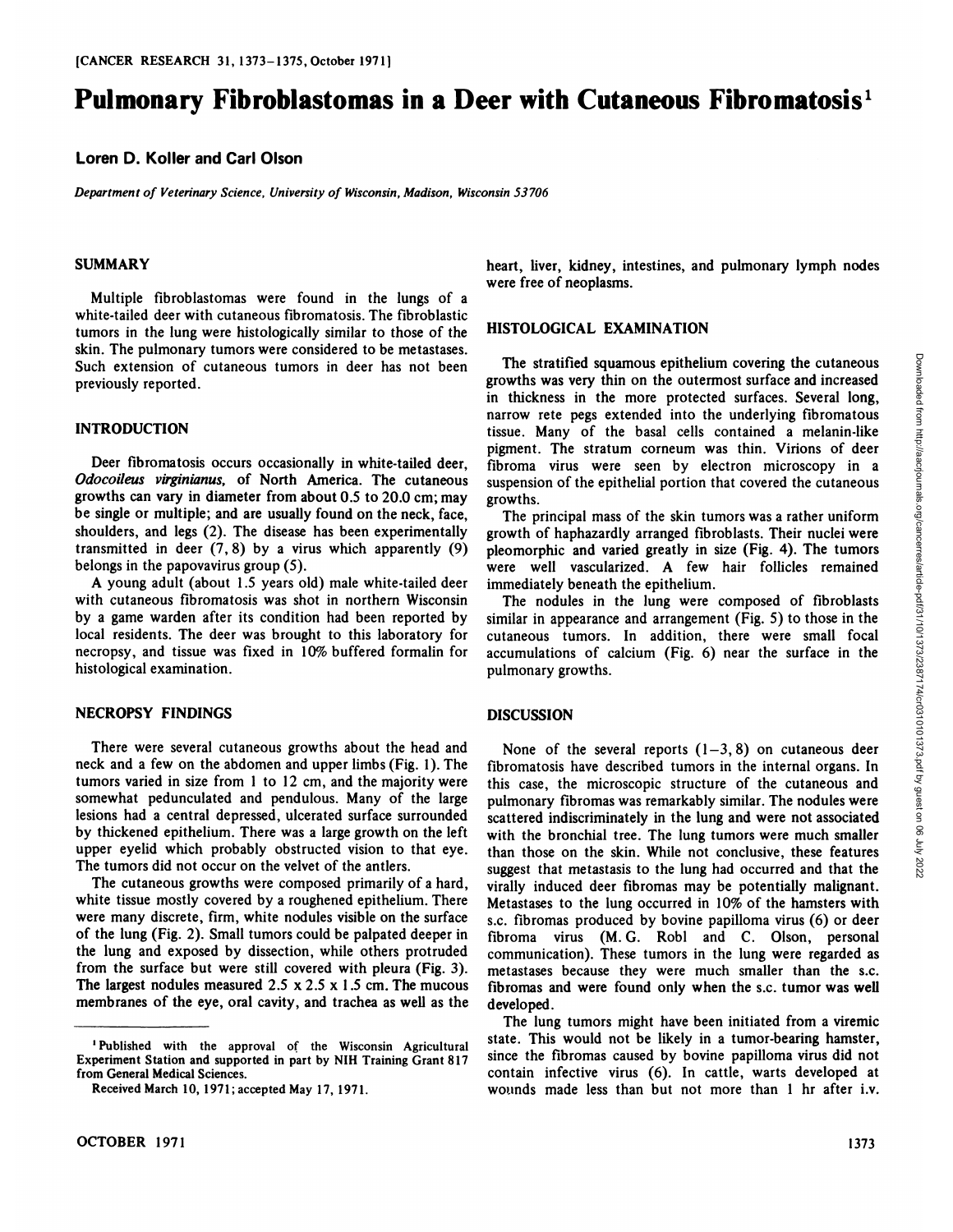injection of a large quantity of bovine papilloma suspension containing infective virus (4).

The only difference between the cutaneous and pulmonary fibromas was the presence of dystrpphic calcification in the lung growths. This occasionally occurs in tumors at sites of cellular degeneration.

Although it is difficult to obtain accurate information, probably most cases of naturally occurring cutaneous fibromatosis in deer are limited to only a few small tumors. Some of these tumors may regress, since regression has been observed in experimentally induced deer fibromatosis (8). Those deer with extensive tumors are more likely to be carefully examined and may represent the more unusual form of the natural disease. The tumors can indirectly be a cause of death when those of the eyelids become large enough to cause blindness or those around the mouth interfere with food consumption.

The present observation of multiple pulmonary fibroblastomas, apparently metastases from the skin tumors, would suggest that deer cutaneous fibromatosis can occasionally be a malignant disease. Careful examination of other naturally occurring cases of the disease should provide information on how commonly metastases occur. CONNECR RESEARCH VOL. 31<br>
The posset of obervation of multiple pulmonary is showned. Explored, R. McGrannical Concertres. The possible cancer<br>
The possible in the side members of a simple cancer in the same of the case of

## **REFERENCES**

- 1. Fay, L. D. Skin Tumors of the Cervidae. In: J. W. Davis, L. H. Karstad, and D.O. Trainer (eds.), Infectious Diseases of Wild Mammals, pp. 385-392. Ames, Iowa: Iowa State University Press, 1970.
- 2. Friend, M. Skin Tumors in New York Deer. Bull. Wildlife Disease Assoc., 3: 102-104, 1967.
- 3. Herman, C. M., and Bischoff, A. I. Papilloma, Skin Tumors in Deer. Calif. Fish Game, 36: 19-20, 1950.
- 4. Lee, K. P., and Olson, C. Response of Calves to Intravenous and Repeated Intradermal Inoculation of Bovine Papilloma Virus. Am. J. Vet. Res., 29: 2103-2112, 1968.
- 5. Melnick, J. L. Papova Virus Group. Science, 135: 1128-1130, 1962.
- 6. Robl, M. G., and Olson, C. Oncogenic Action of Bovine Papilloma Virus in Hamsters. Cancer Res., 28: 1596-1604, 1968.
- 7. Shope, R. E. An Infectious Fibroma of Deer. Proc. Soc. Exptl. Biol. *Med.,88: 533-535, 1955.*
- 8. Shope, R. E., Mangold, R., MacNamara, L. G., and Dumbell, K. R. An Infectious Cutaneous Fibroma of the Virginia White-tailed Deer *(Odocoileus virginianus). J. Exptl. Med., 108: 797-802, 1958.*
- 9. Tajima, M., Gordon, D. E., and Olson, C. Electron Microscopy of Bovine Papilloma and Deer Fibroma Viruses. Am. J. Vet. Res., 29: 1185-1194, 1968.